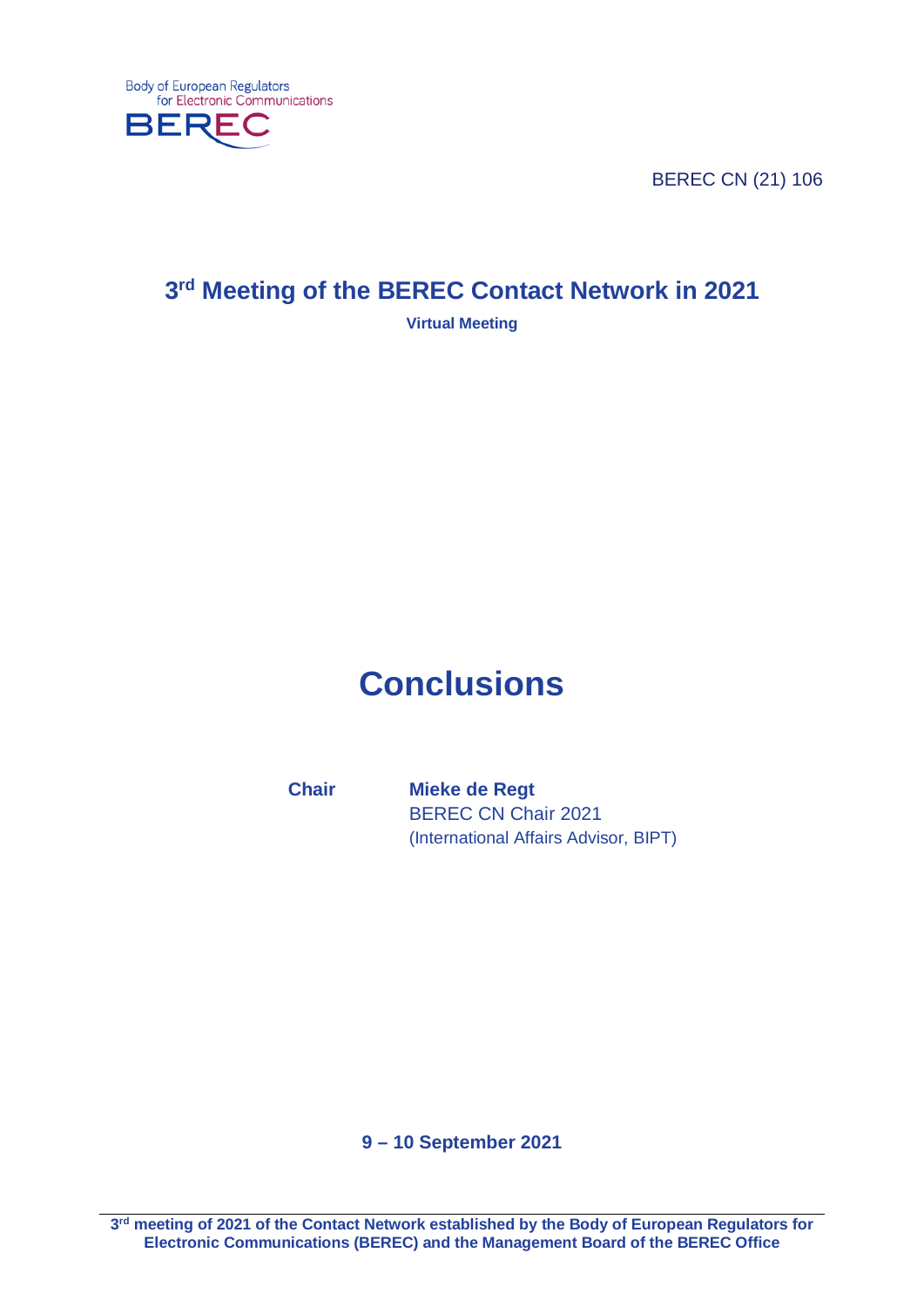# *Introduction and participation*

The 3rd Meeting of the BEREC Contact Network (CN) in 2021 was held on **9 - 10 September 2021.** The meeting was chaired by Mieke de Regt, International Affairs Advisor (BIPT), and the representative of the BEREC Chair 2021.

The Meeting was attended by senior representatives of the National Regulatory Authorities (NRAs) with primary responsibility for overseeing the day-to-day operation of the markets for electronic communications networks and services. NRAs from the EU Member States, the EEA countries and countries that were candidates for accession to the EU were also represented. A representative of the European Commission also attended the Meeting.

# *Main results of the 3rd Meeting of the BEREC Contact Network in 2021*

The objective of the Meeting was to prepare the  $48<sup>th</sup>$  Ordinary Plenary Meeting of the BEREC Board of Regulators (BoR) and the Management Board of the BEREC Office (MB), due to be held to be held on 30<sup>th</sup> September and 1<sup>st</sup> October 2021 in Dubrovnik, Croatia (hybrid format). The BEREC Contact Network (CN) considered all topics to be included in the BoR and MB agendas and concluded the following:

## **I. Documents to be submitted to the BoR**

The CN agreed to submit the following documents to the BoR:

# **1.** *As 'A' items (without presentation and discussion)*

# **1.1.** *For approval for publication:*

- BEREC CN (21) 81 Draft 27<sup>th</sup> BEREC International Roaming Benchmark Data Report -1 October 2020 to 31 March 2021
- BEREC CN (21) 82 Draft 2<sup>nd</sup> BEREC Benchmark Data Report on Intra-EU communication
- BEREC CN (21) 79 Draft BEREC Report on the implementation of the Open Internet Regulation
- BEREC CN (21) 88 Draft BEREC Report on the outcomes of the Public consultation on the draft Report on how to handle third-party payment charges on mobile phone bills
- BEREC CN (21) 89 Draft Report on how to handle third-party payment charges on mobile phone bills

# **1.2.** *For approval for internal use:*

- BEREC CN (21) 80 Draft BEREC Internal Report regarding components and guidance for net neutrality tools

## **2.** *As regular items (with presentation and discussion):*

# **2.1.** *For approval and publication:*

BEREC CN (21) 83 Draft BEREC Report on the outcome of the Public consultation on the BEREC Draft Report on harmonized definitions for indicators regarding over-the-top services, relevant to electronic communications markets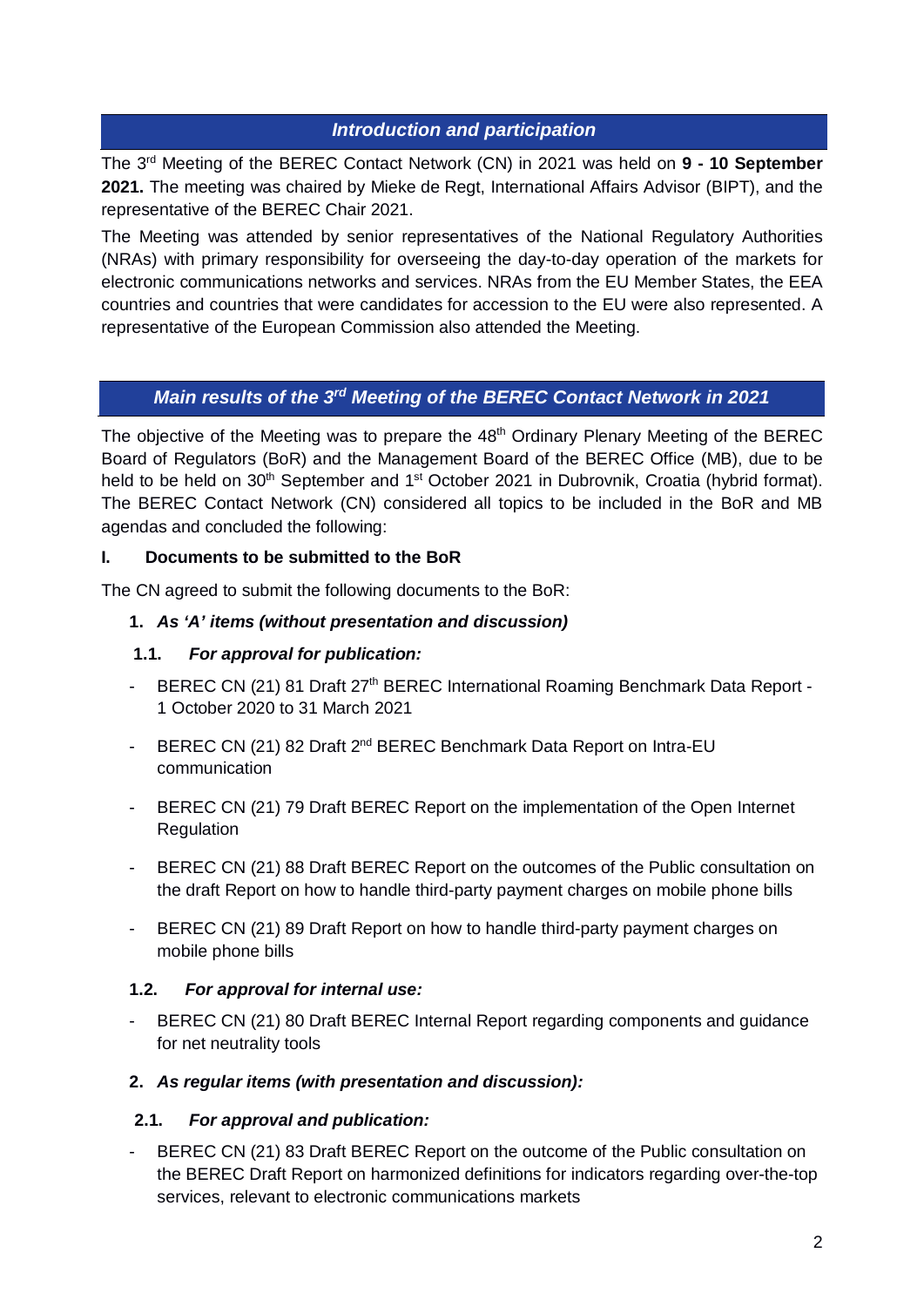- BEREC CN (21) 84 Draft BEREC Report on harmonised definitions for indicators regarding over-the-top services, relevant to electronic communications markets
- BEREC CN (21) 86 Draft BEREC's medium-term Strategy for international cooperation (short version)
- BEREC CN (21) 87 Draft BEREC's medium-term Strategy for relations with other institutions (short version)
- BEREC CN (21) 94 Draft BEREC Report on the outcome of the public consultation on the Draft BEREC Report on the ex ante regulation of digital gatekeepers
- BEREC CN (21) 95 Draft BEREC Report on the ex ante regulation of digital gatekeepers
- BEREC CN (21) 102 Draft Agenda for the 48<sup>th</sup> BoR ordinary meeting

#### **2.2.** *For approval for public consultation:*

- BEREC CN (21) 85 Draft BEREC Work Programme 2022
- BEREC CN (21) 93 Draft Report on regulatory treatment for fixed and mobile backhaul

#### **2.3.** *For internal use:*

- BEREC CN (21) 86 Draft BEREC's medium-term Strategy for international cooperation (integral version)
- BEREC CN (21) 87 Draft BEREC's medium-term Strategy for relations with other institutions (integral version)
- BEREC CN (21) 90 Draft Internal Report about the ECA questionnaire for NRAs on security of 5G networks
- BEREC CN (21) 104 Draft Report on the Effect of Electronic Communications on the Environment - Actions and Impacts

#### **2.4.** *For information and consideration:*

- BEREC CN (21) 75 Contact lists pack
- BEREC CN (21) 76 Information on the electronic voting procedures since the last plenary meeting
- BEREC CN (21) 77 Information on planned electronic voting procedures between P3 and P4
- BEREC CN (21) 78 Work Programme 2021 status update
- BEREC CN (21) 92 Draft Scoping document on external study on NRA's independence (list of topics)

The BoR would also be briefed on the recent activities of the BEREC Chair, important projects carried out by the BEREC Office in support of BEREC, and BEREC's recent and forthcoming international activities. In addition, the BoR would be updated on the progress and the work of the Statistics and Indicators (SaI), the Wireless Network Evolution (WNE), Roaming, and the